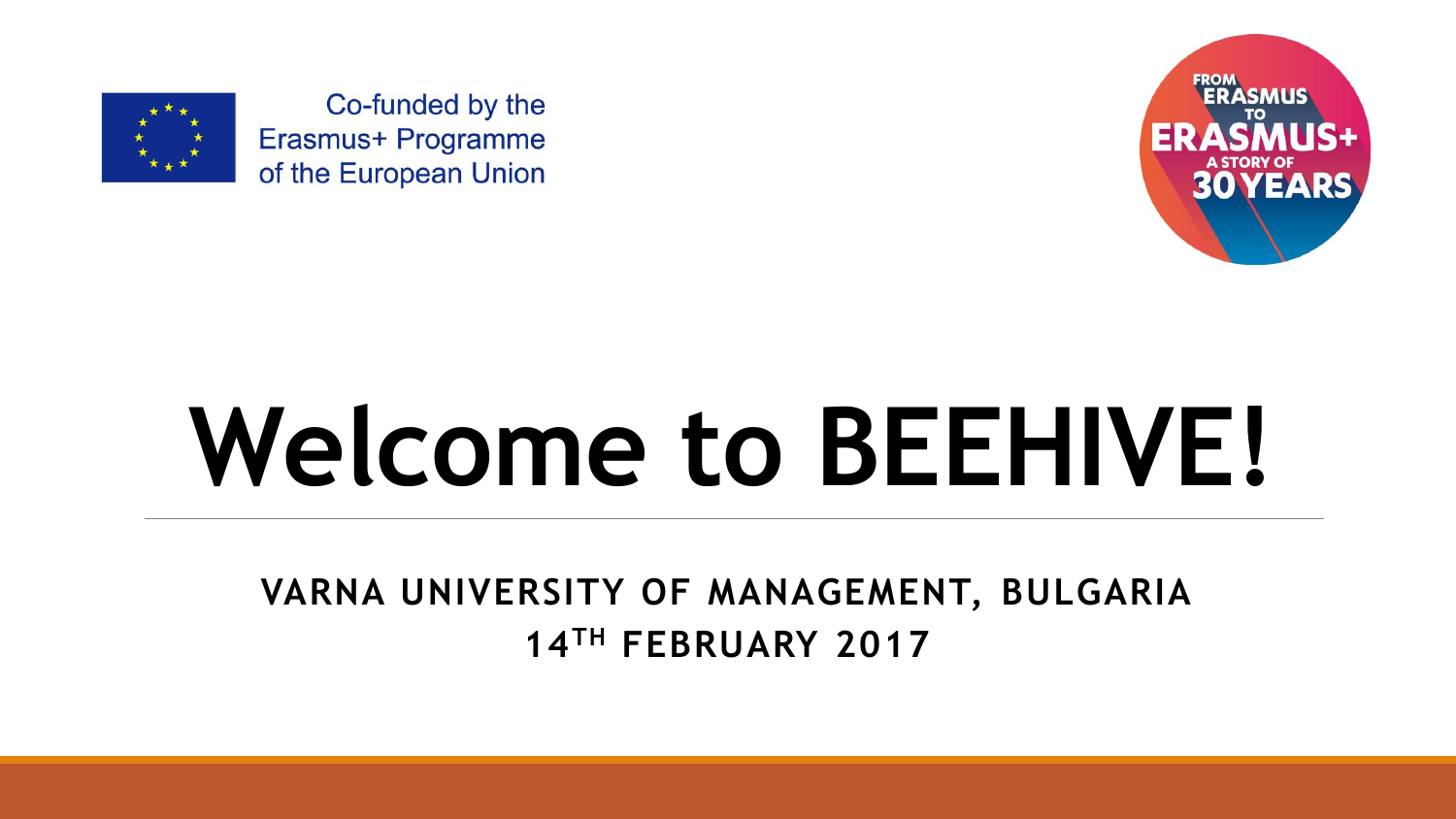#### **Presentation outline**

- **Erasmus+ CBHE**
- **BEEHIVE chief goal**
- **Project target groups**
- **Main needs and problems addressed**
- **Fast facts**
- **BEEHIVE specific objectives and milestones**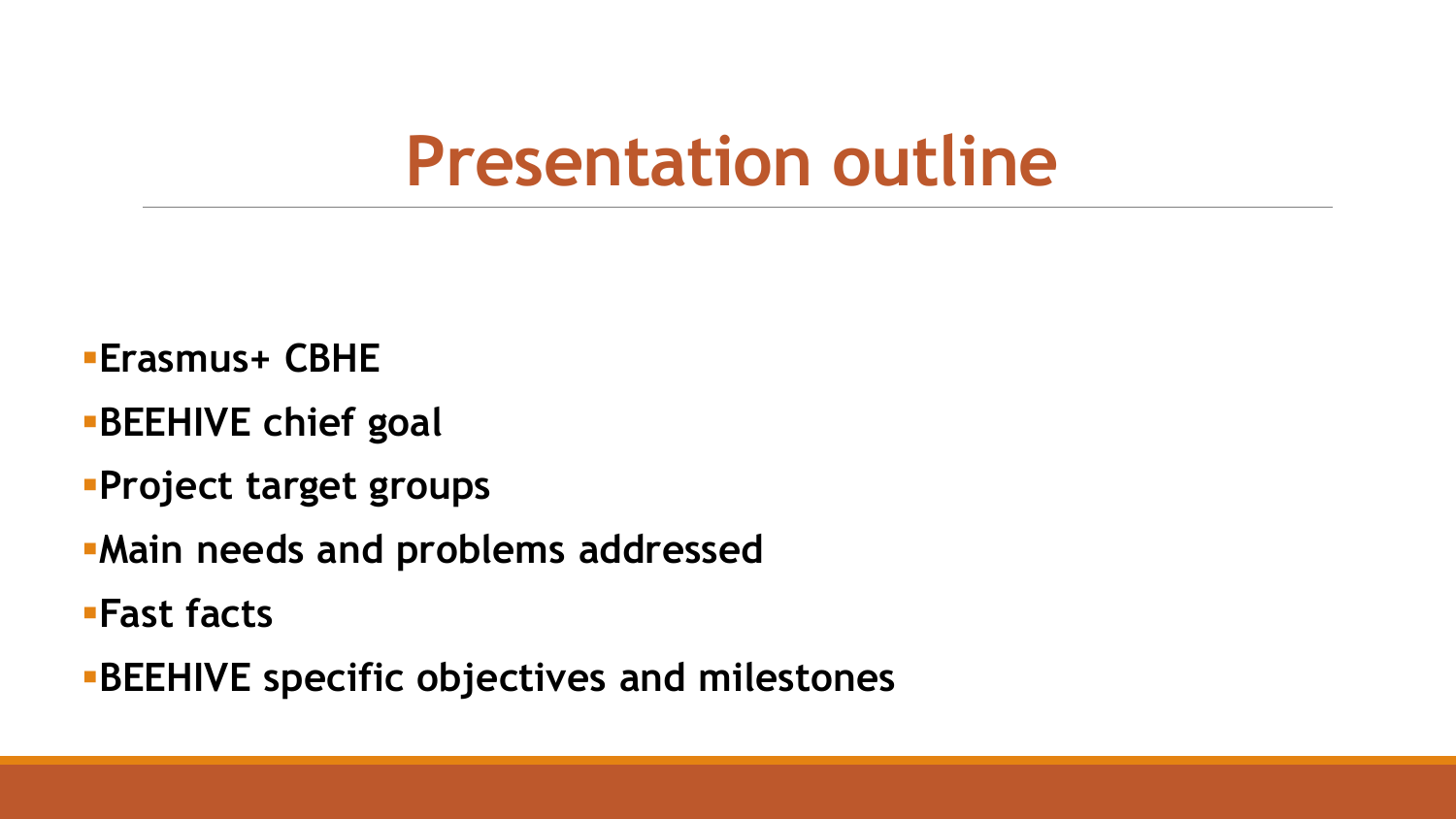#### **Erasmus+ CBHE programme**

- **From Erasmus to Erasmus+: a story of 30 years**
- **From Tempus IV to CBHE**
- **CBHE priorities, chief goals and key players**
- **CBHE selection results in 2016**

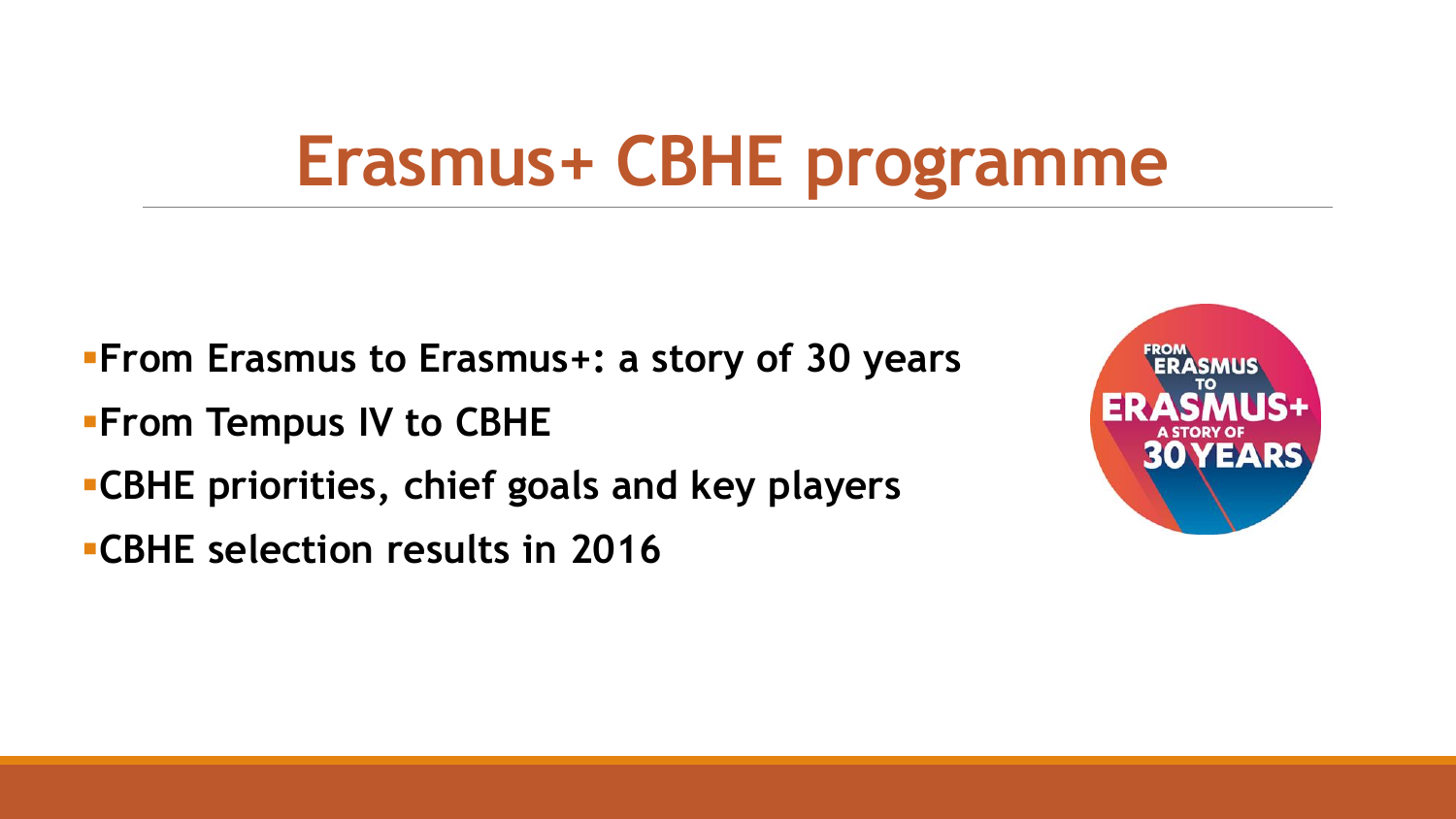## **BEEHIVE chief goal**

- **To build sustainable university-based entrepreneurial ecosystems at the Partner Countries' HEIs involved and to enhance their students' and graduates' employability and ability to create jobs;**
- **to support Partner Countries HEIs' transformation into entrepreneurial universities.**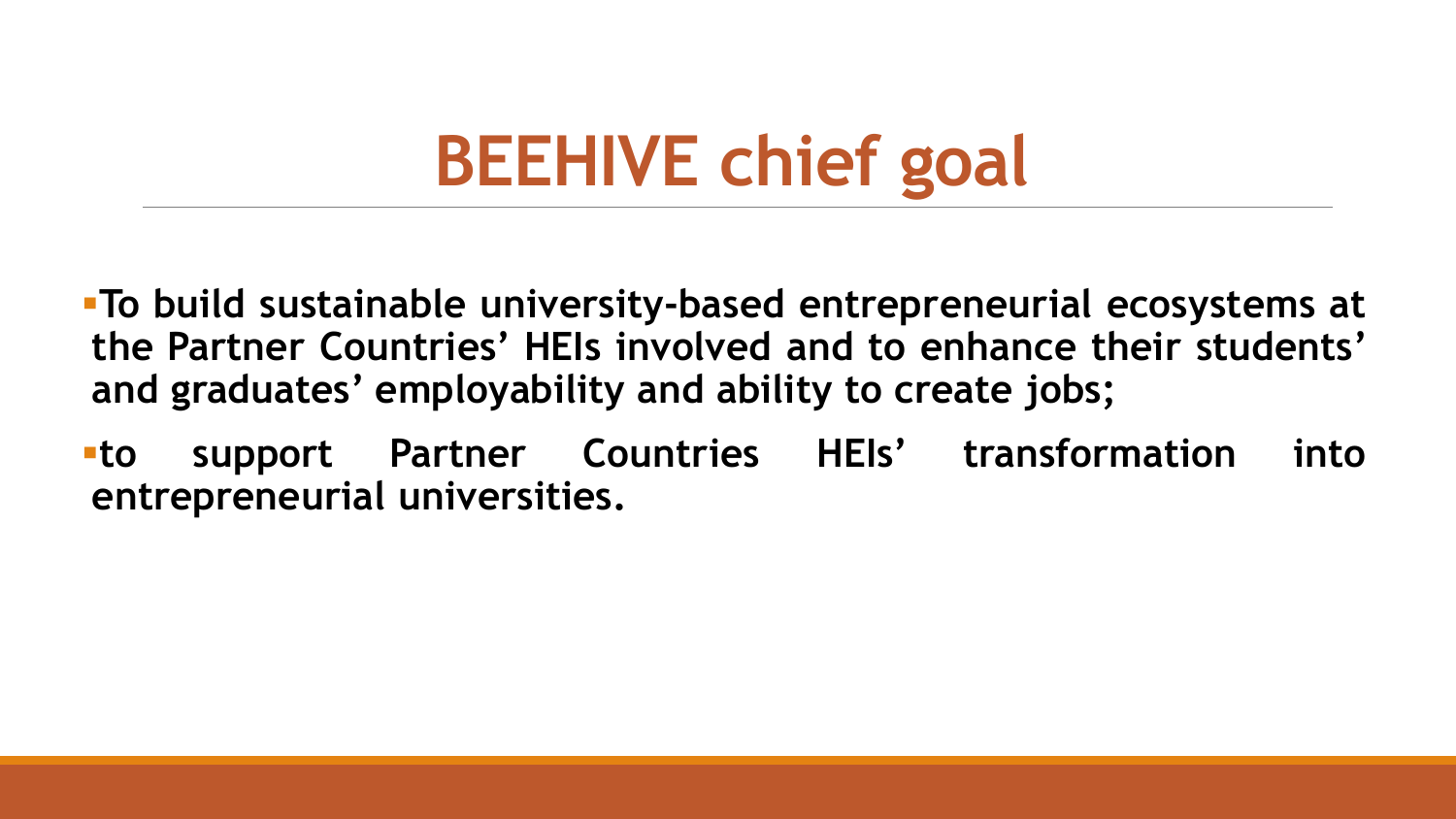## **BEEHIVE target groups**

**Primary target groups: students and graduates of the Partner Countries HEIs as well as their academic communities incl. their university senior management and faculty.**

**Secondary target groups: students, alumni, faculty and senior management of HEIs outside BEEHIVE, Partner Countries HEIs business partners, business investors, venture capitalists, civil society representatives, policy makers and public authorities supporting start-ups in ID and PH.**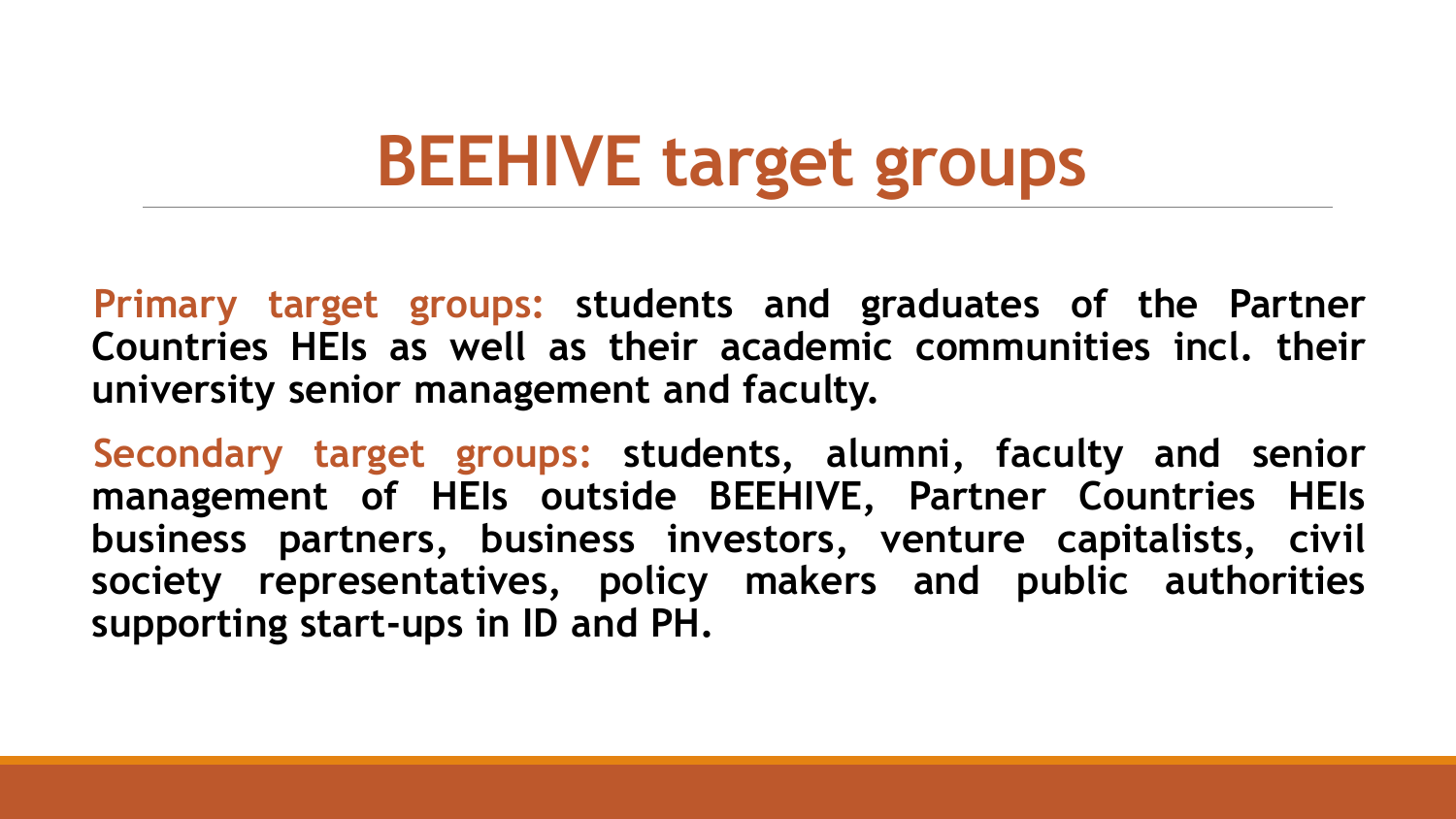#### **BEEHIVE fast facts**

**Duration**: 36 months

**Eligibility period**: 15th October 2016 – 14th October 2019

**Maximum grant approved**: 792 510,00 EUR

**Consortium structure**: 4 EU HEIs, 2 HEIs in ID, 2+1 HEIs in PH, 1 business incubator from IR and 1 foundation from PH

**Project coordinating institution**: Varna University of Management (BG) **9 Work Packages**: 1 PREP, 5 DEV, 1 D&E, 1 QUAL, 1 MAN.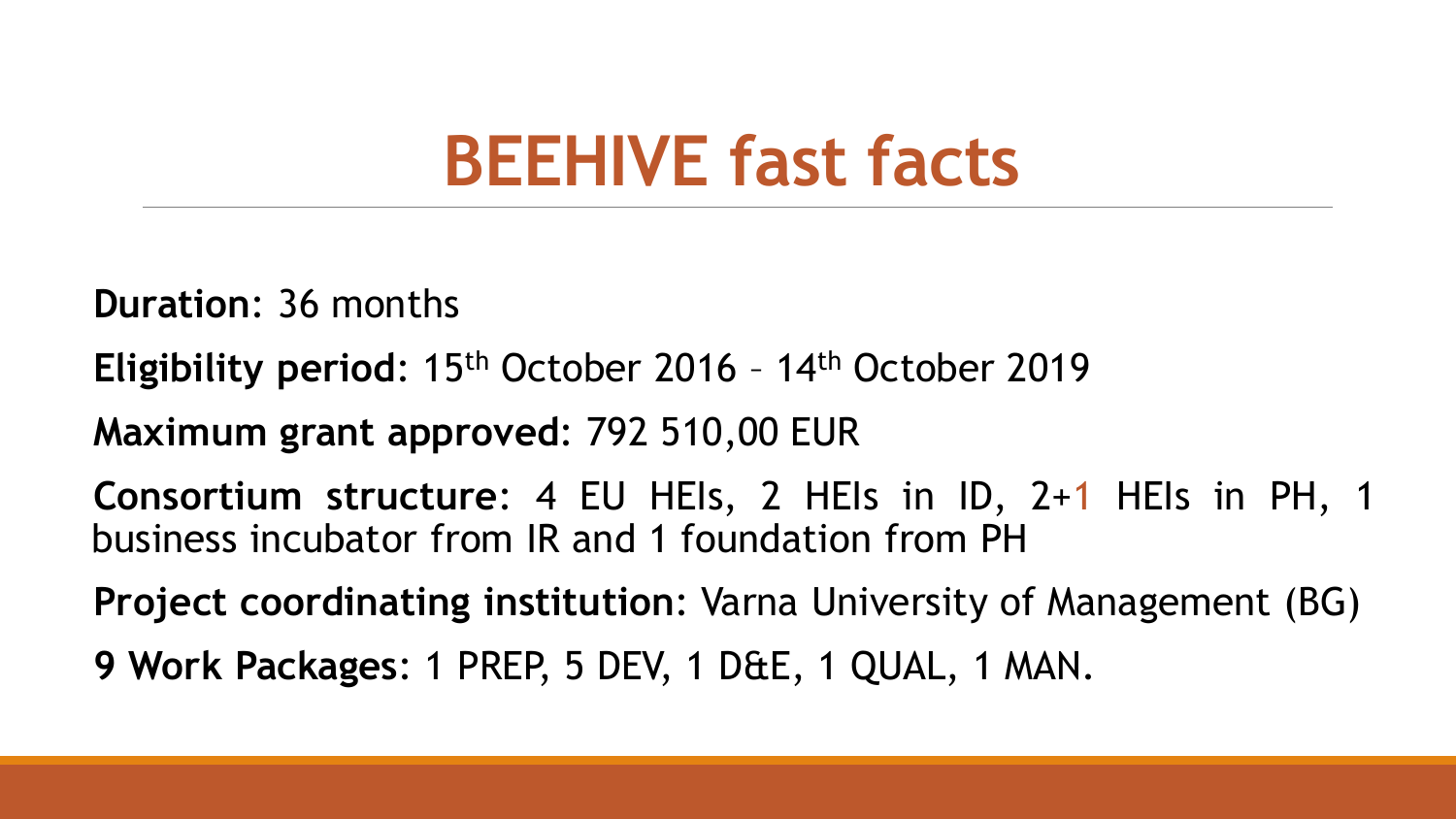#### **Project Gantt chart**

| WP Type      | WP No | Activities (as indicated in<br>the LFM)                                     |              | $\mathbf{Z}$ | $3 \quad 4$  |              |              |              |                 |              |             |              |              |              |              |              |                         |              |              |              |              |              |   |            |              |     |              |              |              |              |              |             |              |             | 5 6 7 8 9 10 11 12 13 14 15 16 17 18 19 20 21 22 23 24 25 26 27 28 29 30 31 32 33 34 35 36                                     |                           |              |              |  |
|--------------|-------|-----------------------------------------------------------------------------|--------------|--------------|--------------|--------------|--------------|--------------|-----------------|--------------|-------------|--------------|--------------|--------------|--------------|--------------|-------------------------|--------------|--------------|--------------|--------------|--------------|---|------------|--------------|-----|--------------|--------------|--------------|--------------|--------------|-------------|--------------|-------------|--------------------------------------------------------------------------------------------------------------------------------|---------------------------|--------------|--------------|--|
| <b>IPREP</b> | WP1.  | Laying Down the<br><b>Foundations of BEEHIVE</b>                            | $\mathbf{0}$ | $\bf{0}$     | $\mathbf{0}$ | $\mathbf{0}$ |              |              |                 |              |             |              |              |              |              |              |                         |              |              |              |              |              |   |            |              |     |              |              |              |              |              |             |              |             |                                                                                                                                |                           |              |              |  |
| <b>DEV</b>   | WP2.  | Towards the Entrepreneurial<br>University: National<br>Benchmarking Reports |              |              |              | $\mathbf{0}$ | $\mathsf{x}$ | $\mathbf{x}$ | $\vert x \vert$ | $\mathbf{x}$ | $\mathsf X$ | $\mathbf x$  |              |              |              |              |                         |              |              |              |              |              |   |            |              |     |              |              |              |              |              |             |              |             |                                                                                                                                |                           |              |              |  |
| <b>DEV</b>   | WP3.  | <b>Entrepreneurship for All</b><br><b>MOOC</b>                              |              |              |              |              |              |              |                 |              |             |              |              |              |              |              | X0 X0 X0 X0 X0 X0 X0 X0 |              |              |              | x            | X            |   |            |              |     |              |              |              |              |              |             |              |             |                                                                                                                                |                           |              |              |  |
| <b>IDEV</b>  | WP4.  | <b>Setting Up the BEEHIVE</b><br>Accelerators                               |              |              |              |              |              |              |                 |              |             |              |              |              |              |              |                         |              |              |              | X            | х            | x | X          | x            | X   | x            |              |              |              |              |             |              |             |                                                                                                                                |                           |              |              |  |
| <b>IDEV</b>  | WP5.  | <b>BEEHIVE Accelerators</b><br><b>Piloting</b>                              |              |              |              |              |              |              |                 |              |             |              |              |              |              |              |                         |              |              |              |              |              |   |            |              |     |              | X            | x            | $\mathbf{x}$ | $\mathsf{x}$ | $\mathbf x$ | $\mathsf{x}$ | $\mathbf x$ | X.                                                                                                                             | $\boldsymbol{\mathsf{x}}$ | $\mathsf{x}$ | X            |  |
| DEV          | WP6.  | <b>BEEHIVE Label</b>                                                        |              |              |              |              |              |              |                 |              |             |              |              |              |              |              |                         |              |              |              |              |              |   |            |              |     |              | $\mathbf{0}$ | $\mathbf{0}$ | $\mathbf{0}$ |              |             |              |             | $\mathbf{x} \mid \mathbf{x} \mid$ xo $\mathbf{x}$ o $\mathbf{x}$ o $\mathbf{x}$ o $\mathbf{x}$ o $\mathbf{x}$ o $\mathbf{x}$ o |                           |              |              |  |
| <b>DEV</b>   | WP7.  | Quality Assurance and<br>Evaluation                                         |              |              |              |              |              |              |                 |              |             |              |              |              |              |              |                         |              |              |              |              |              |   |            |              |     |              |              |              |              |              |             |              |             |                                                                                                                                |                           |              |              |  |
| DISS&EXP     | WP8   | <b>BEEHIVE Dissemination and</b><br>Exploitation                            | $\mathbf{0}$ | $\mathbf{0}$ | $\mathbf{0}$ | $\mathbf x$  | $\mathbf{x}$ | $\mathbf x$  | X.              | $\mathbf x$  | X.          | $\mathsf{x}$ | $\mathbf{x}$ | $\mathbf{x}$ | $\mathsf{x}$ | $\mathbf{x}$ | $\mathsf{x}$            | $\mathsf{x}$ | $\mathsf{x}$ | $\mathsf{x}$ | $\mathsf{x}$ | $\mathsf{x}$ |   | $x \mid x$ | $\mathsf{x}$ | Ιx. | $\mathbf{x}$ | $\mathbf{x}$ | $\mathsf{x}$ | Ιx.          |              | x   x       | x   x        |             | $\mathsf{X}$                                                                                                                   | $\mathbf{x}$              | $\mathsf{x}$ | $\mathbf{x}$ |  |
| <b>MAN</b>   | WP9   | Project Management                                                          |              |              |              |              |              |              |                 |              |             |              |              |              |              |              |                         |              |              |              |              |              |   |            |              |     |              |              |              |              |              |             |              |             |                                                                                                                                |                           |              |              |  |
|              |       |                                                                             |              |              |              |              |              |              |                 |              |             |              |              |              |              |              |                         |              |              |              |              |              |   |            |              |     |              |              |              |              |              |             |              |             |                                                                                                                                |                           |              |              |  |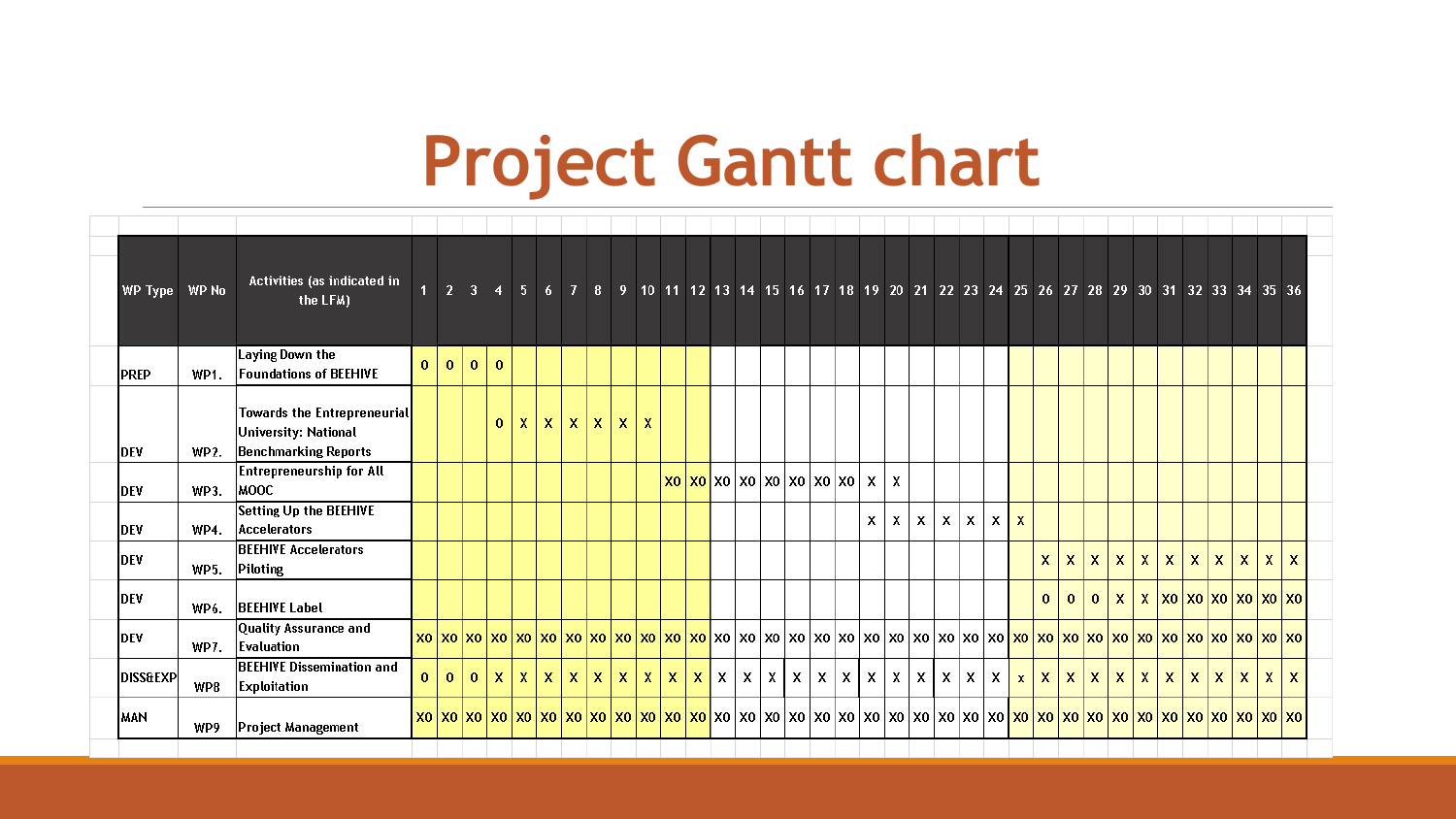## **BEEHIVE 1st specific objective**

**To map out the status of universities in Indonesia and the Philippines towards an alignment with the entrepreneurial university concept in view of identifying gaps and shortages as well as areas of strengths and accomplishments in the existing university entrepreneurial ecosystems in ID and PH Work Package 2**

**Milestone achievements: 2 National Benchmarking Reports elaborated**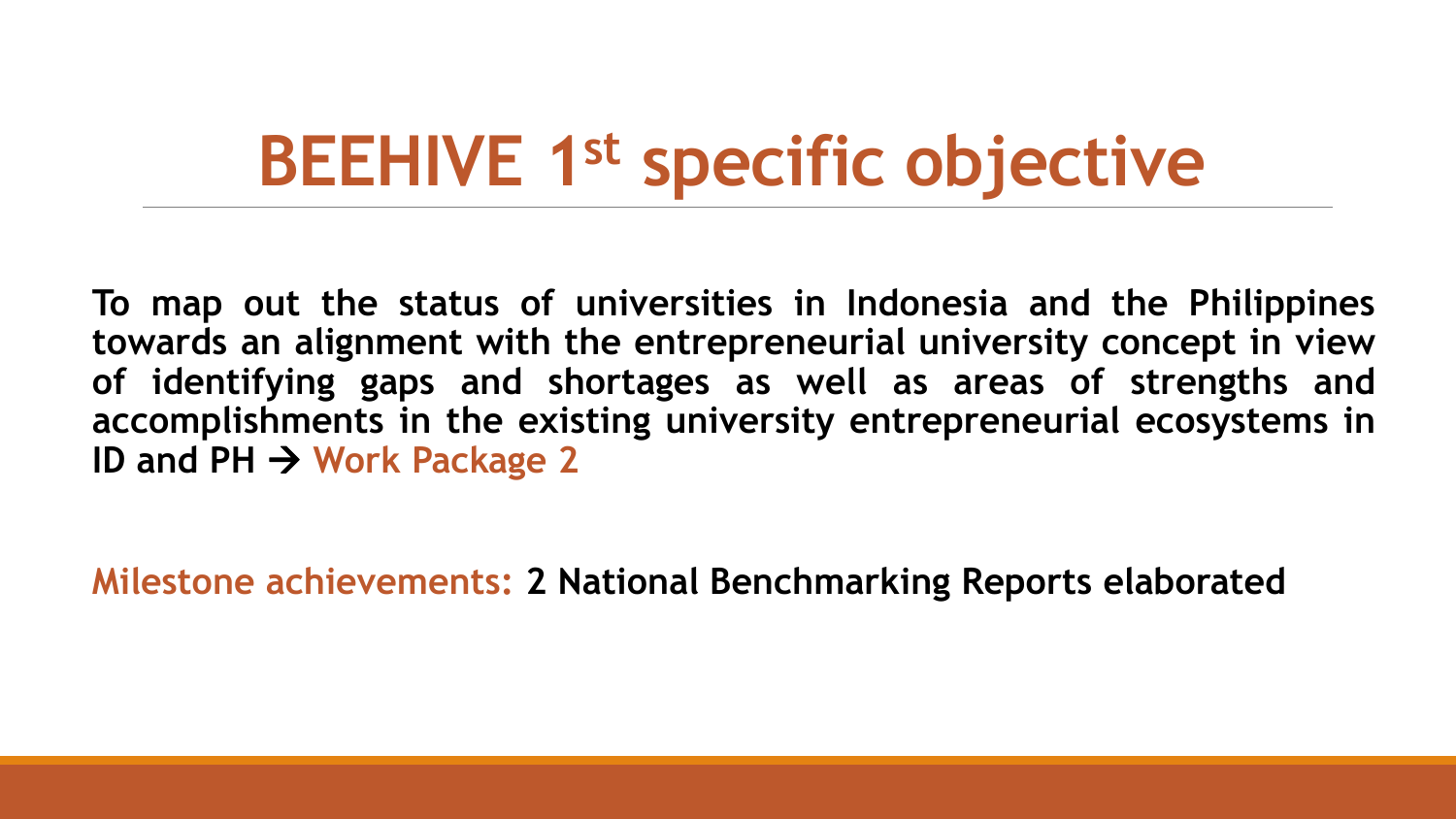#### **BEEHIVE 2nd specific objective**

**To create and disseminate up-to-date knowledge in the field of entrepreneurship across the campuses of the Partner Countries HEIs and to build students' entrepreneurial skills regardless of the programme and level of education they are enrolled in; to build consciousness in academic settings of students start-up initiatives' game changing role in both job creation and students' personal development Work Package 3**

**Milestone achievements: Entrepreneurship for All MOOC created; at least 1000 student participants; at least 200 Statements of Accomplishment awarded**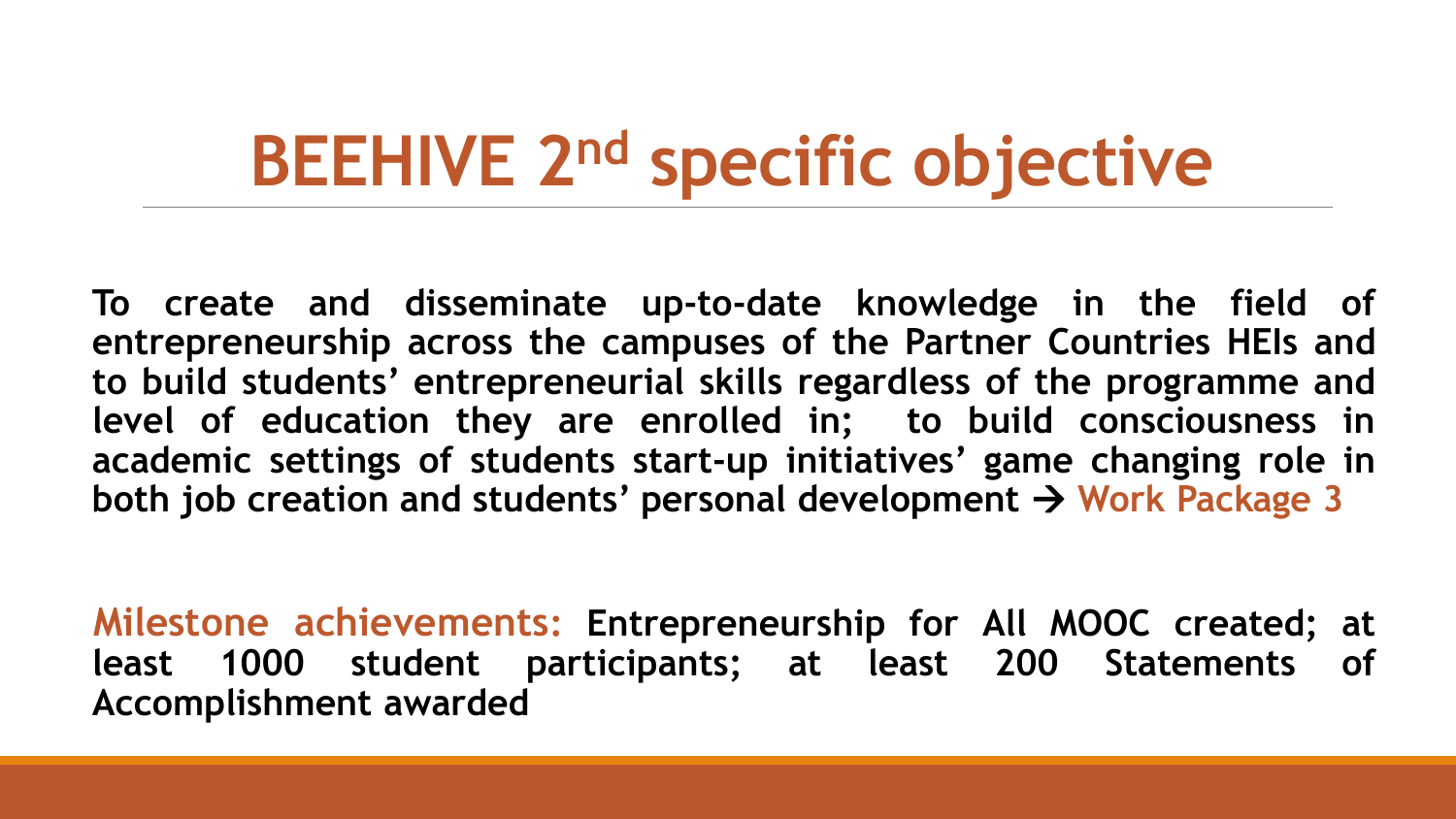## **BEEHIVE 3rd specific objective**

**To build sustainable entrepreneurial university ecosystems by establishing and embedding a start-up accelerator cohort-programme at the HEIs in Indonesia and the Philipinnes**  $\rightarrow$  Work Package 4

**Milestone achievements: 1 BEEHIVE cohort programme established; 5 BEEHIVE Accelerators set up, 5 networking events organized.**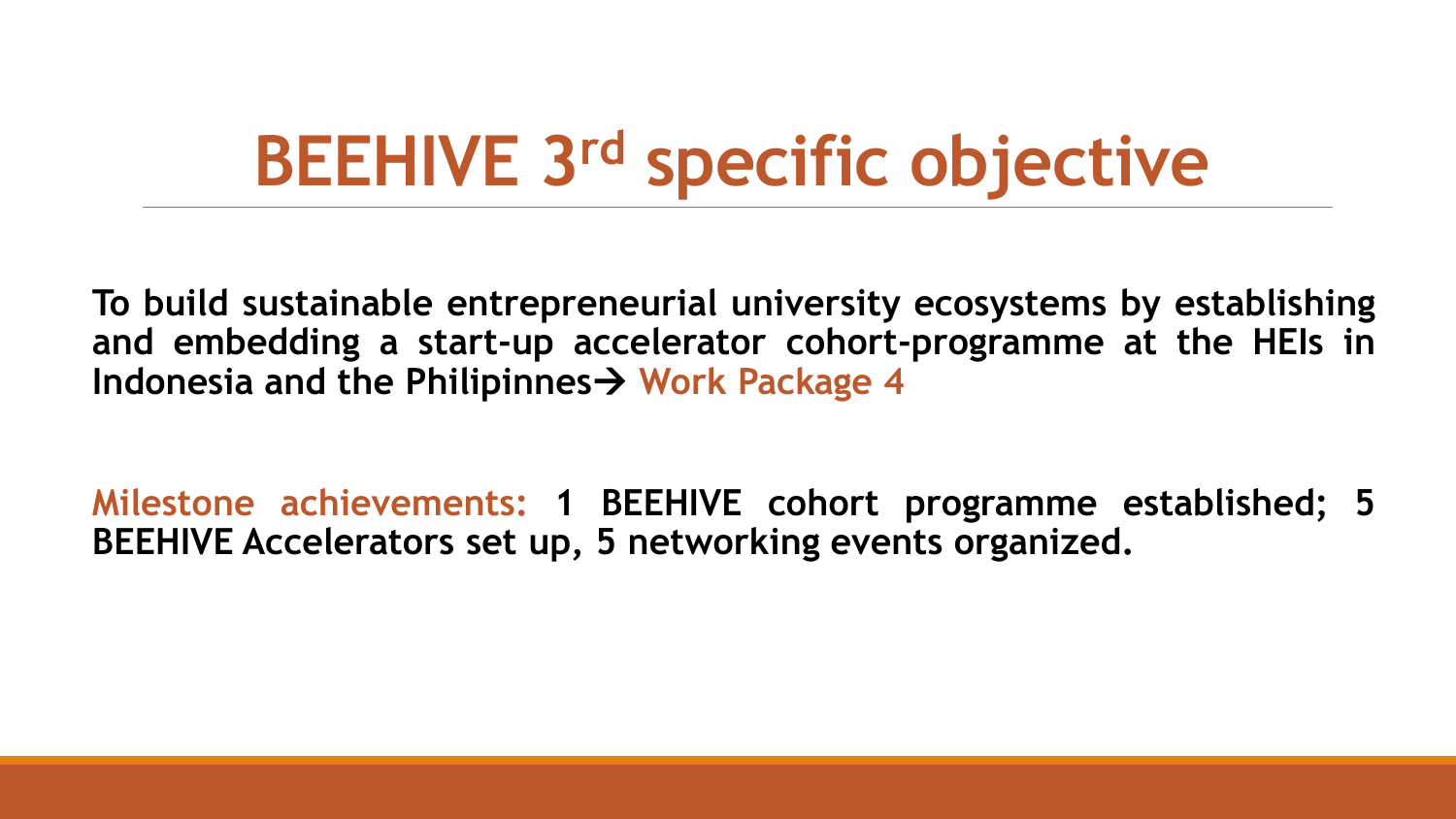## **BEEHIVE 4th specific objective**

**To improve Partner Countries HEIs' student and graduate employability and to create self-employment opportunities through streamlined business start-up support for students provided in the framework of designated seed accelerators Work Package 5**

**Milestone achievements: 50 innovative business plans selected and included in the BEEHIVE Accelerator programme; 1 large-scale international pitch event organized; at least 10 successful innovative start-ups created.**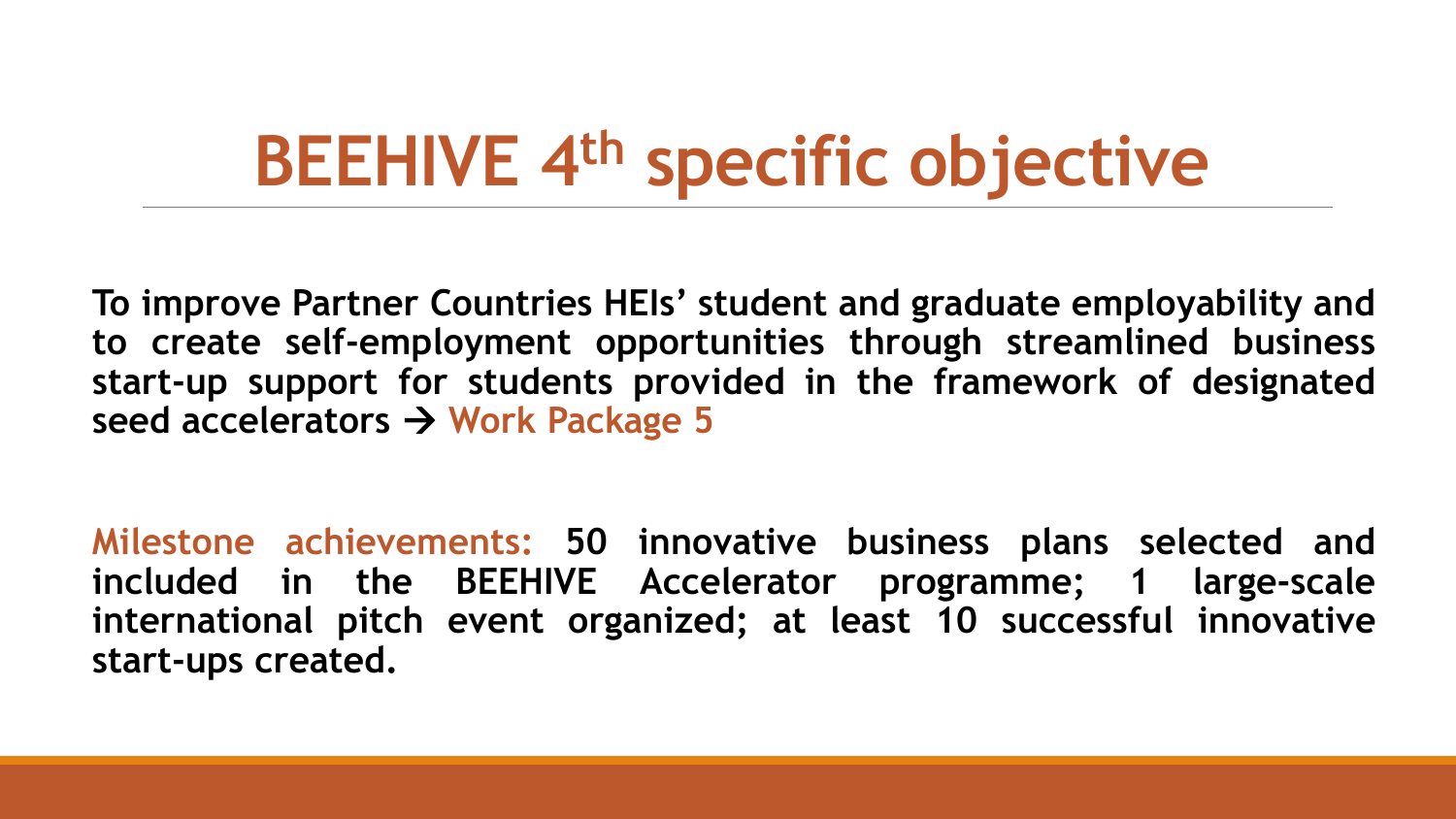## **BEEHIVE 5th specific objective**

**To empower Partner Countries HEIs to transform gradually into entrepreneurial universities by obtaining a specific quality label certifying** the excellence and efficiency of their entrepreneurial ecosystems  $\rightarrow$  Work **Package 6**

**Milestone achievements: 1 BEEHIVE Quality Labelization procedure validated; 1 large-scale BEEHIVE Label promotion event; at least 3 Partner Countries HEIs awarded with a BEEHIVE Label.**